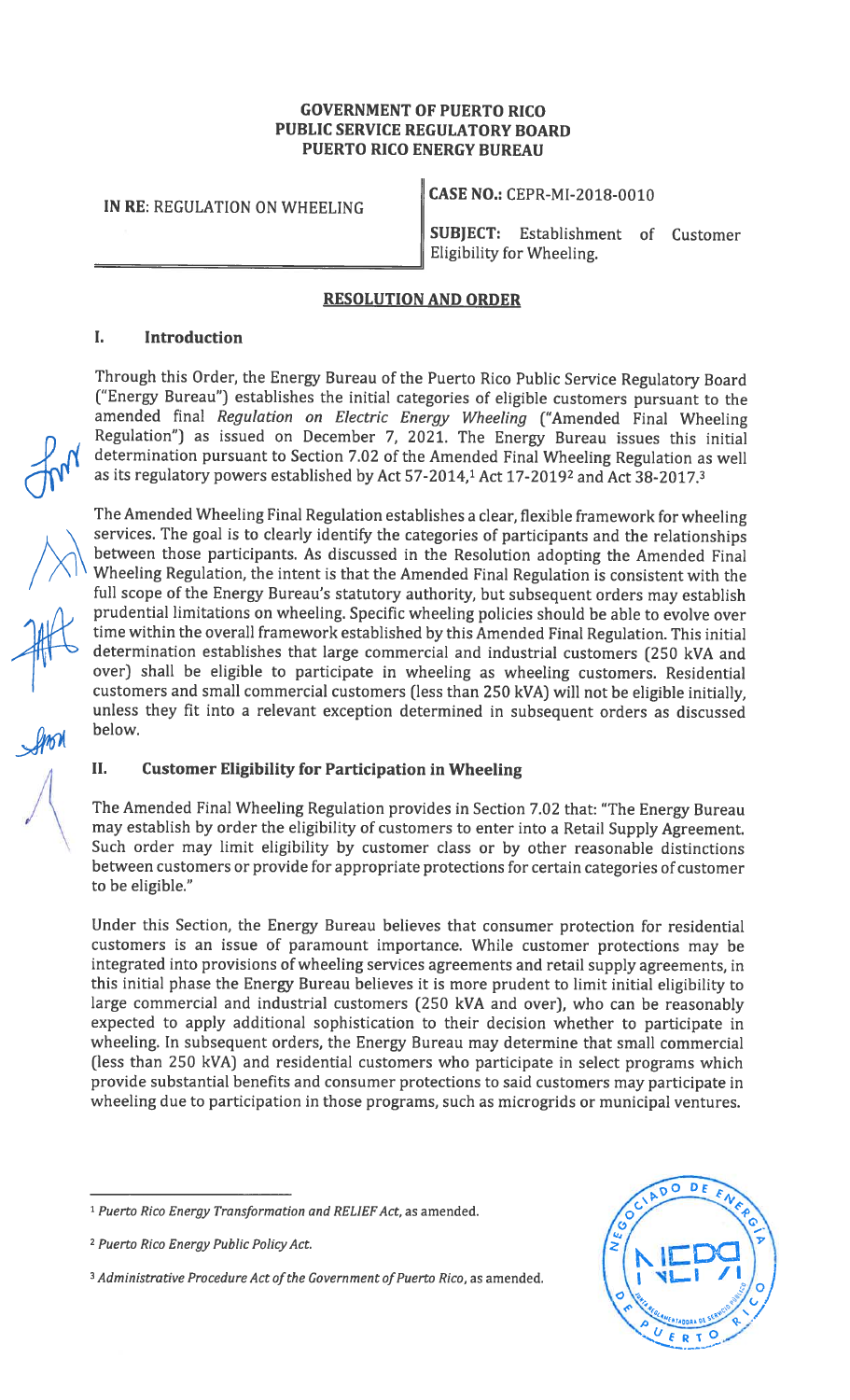# III. Conclusion.

For all of the above, the Energy Bureau ORDERS that:

- 1. Large commercial and industrial customers (both, <sup>250</sup> kVA and over) shall be eligible to participate in wheeling.
- 2. Small commercial (less than 250 kVA) and residential customers shall not be eligible to participate in wheeling until subsequently determined by the Energy Bureau, pursuant to <sup>a</sup> specific program that provides substantial benefits and consumer protections to those customers.

Be it notified and published.

Edison Avilés Déliz Chairman

 $\sqrt{\sqrt{2}}$ 

Angel R. Rivera de Ia Cruz Associate Commissioner

Ferdinand A. Ramos Soegaard

Associate Commissioner

Lillian Mateo Santos Associate Commissioner

Sylvia B. Ugarte Araujo Associate Commissioner

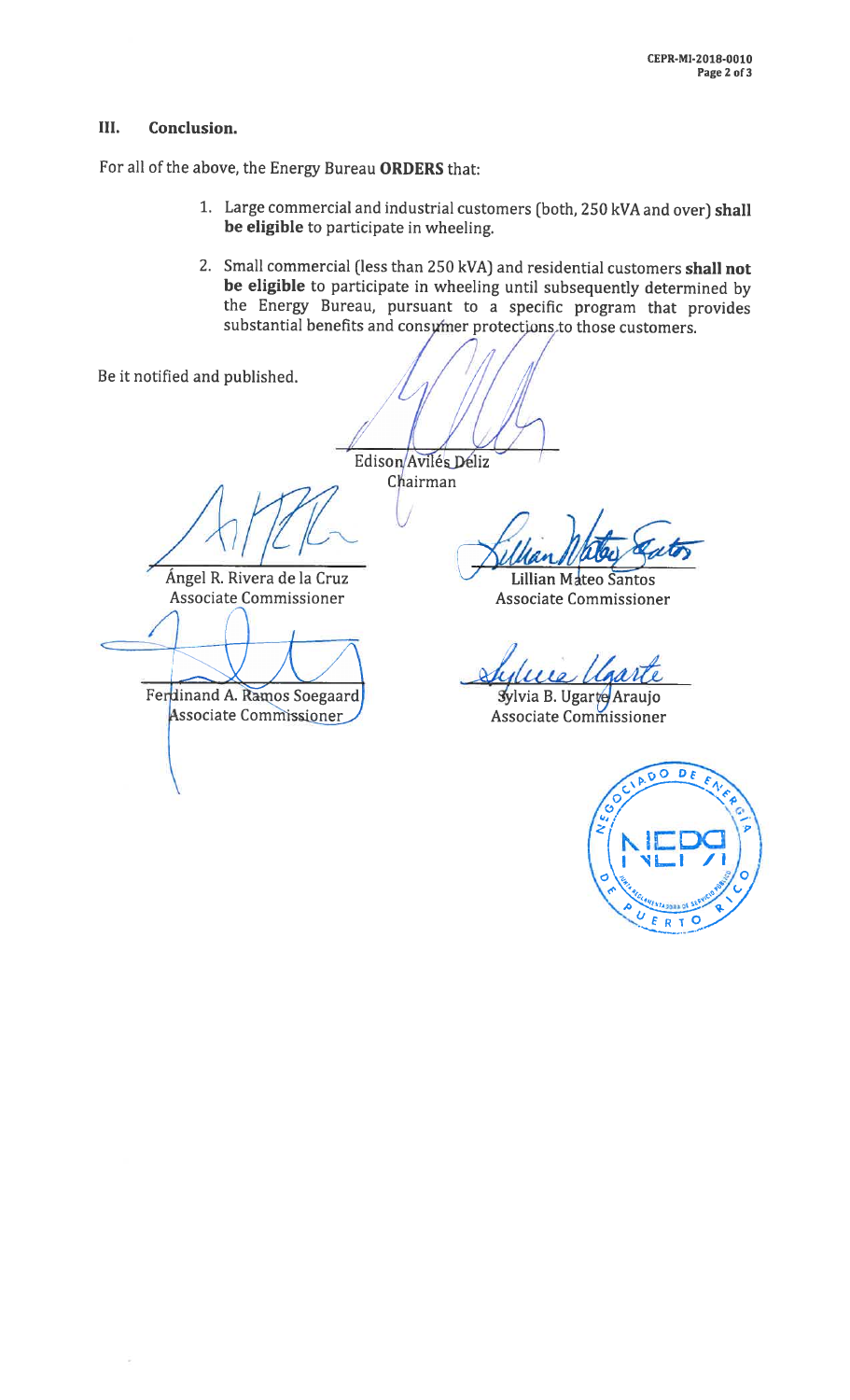#### **CERTIFICATION**

<sup>I</sup> certify that the majority of the members of the Puerto Rico Energy Bureau has so agreed on December 7, 2021. President Edison Avilés Deliz and Associate Commissioner Angel R. Rivera de la Cruz concurred with a written opinion. <sup>I</sup> also certify that on January 11, 2022, a copy of this Resolution was notified by electronic mail to: astrid.rodriguez@prepa.com, jorge.ruiz@prepa.com, margarita.mercado@us.dlapiper.com, laura.rozas@us.dlapiper.com, kbolanos@diazvaz.law, jmarrero@diazvaz.law, carlos.reyes@ecoelectrica.com,<br>Legal@lumamc.com, wavne.stensby@lumamc.com, mario.hurtado@lumamc.com, wayne.stensby@lumamc.com, mario.hurtado@lumamc.com,<br>ic.com, legal@lumapr.com, Elias.sostre@aes.com; Ashley.engbloom@lumamc.com, legal@lumapr.com, Elias.sostre@aes.com;<br>iesus.bolinaga@aes.com: cfl@mcvpr.com: ivc@mcvpr.com: notices@sonnedix.com: jesus.bolinaga@aes.com; cfl@mcvpr.com; ivc@mcvpr.com; notices@sonnedix.com; victorluisgonzalez@yahoo.com; tax@sunnova.com; jcmendez@reichardescalera.com; entitled and the martinez@fonroche.fr; gonzalo.rodriguez@gestampren.com; kevin.devlin@patternenergy.com; fortiz@reichardescalera.com; jeff.lewis@terraform.com; mperez@prrenewables.com; cotero@landfillpr.com; geoff.biddick@radiangen.com; hjcruz@urielrenewables.com; meghan.semiao@longroadenergy.com; tracy.deguise@everstreamcapital.com; example agraitfe@agraitlawpr.com; h.bobea@fonrochepr.com; ramonluisnieves@rlnlegal.com; hrivera@jrsp.pr.gov; info@sesapr.org; yan.oquendo@ddec.pr.gov; acarbo@edf.org; pjcleanenergy@gmail.com; nicolas@dexgrid.io; javrua@gmail.com; JavRua@sesapr.org; lmartinez@nrdc.org;<br>thomas.quasius@aptim.com; rtorbert@rmi.org; lionel.orama@upr.edu; thomas.quasius@aptim.com; rtorbert@rmi.org; lionel.orama@upr.edu; noloseus@gmail.com; aconer.pr@gmail.com; dortiz@elpuente.us; wilma.lopez@ddec.pr.gov; gary.holtzer@weil.com; ingridmvila@gmail.com; rstgo2@gmail.com; agc@agcpr.com; presidente@ciapr.org; cpsmith@unidosporutuado.org; jmenen6666@gmail.com; CESA@cleanegroup.org; acasepr@gmail.com; secretario@ddec.pr.gov; julia.mignuccisanchez@gmail.com; professoraviles@gmail.com; gmch24@gmai1.com; ausubopr88@gmail.com; carlos.rodriguez@valairlines.com; amaneser2020@gmail.com; acasellas@amgprlaw.com; presidente@camarapr.net; jmarvel@marvelarchitects.com; amassol@gmail.com; jmartin@arcainc.com; eduardo.rivera@afi.pr.gov; leonardo.torres@afi.pr.gov; carsantini@gmail.com; directoralcaldes@gmail.com; imolina@fedalcaldes.com; LCSchwartz@lbl.gov; thomas@fundacionborincana.org; cathykunkel@gmail.com; joseph.paladino@hq.doe.gov; adam.hasz@ee.doe.gov; Sergio.Gonsales@patternenergy.com; Eric.Britton@hq.doe.gov; energiaverdepr@gmail.com; Arnaldo.serrano@aes.com; gustavo.giraldo@aes.com; accounting@everstreamcapital.com; mgrpcorp@gmail.com; jczayas@landfillpr.com; Jeanna.steele@sunrun.com; mildred@liga.coop; rodrigomasses@gmail.com; presidencia secretarias@segurosmultiples.com; cpsmith@cooperativahidroelectrica.coop; maribel@cooperativahidroelectrica.coop; apoyo@cooperativahidroelectrica.coop; larroyo@earthjustice.org; flcaseupdates@earthjustice.org; gguevara@prsciencetrust.org; hrivera@jrsp.pr.gov, contratistas@jrsp.pr.gov; agraitfe@agraitlawpr.com; rstgo2 @gmail.com, pedrosaadeS@gmail.com, rolando@bufete-emmanuelli.com; notificaciones@bufete-emmanuelli.com; entitled to the morat and the morat formula in the morat formula in the m Marisol.Bonnet@hq.doe.gov; ernesto.rivera-umpierre@hq.doe.gov; elizabeth.arnold@hq.doe.gov; info@icsepr.org; john.jordan@nationalpfg.com; info@marinsacaribbean.com; aconer.pr@gmail.com; pathart@ge.com; contratistas@jrsp.pr.gov; Laura.rozas@us.dlapiper.com; msulejmanagic@ieefa.org; renewableenergy@me.com; rcorrea@prfaa.pr.gov; JGOB@prepa.com; israel.rnartinezsantiago@ferna.dhs.gov; jcintron@cor3.pr.gov; gsalgado@cor3.pr.gov; energia@ddec.pr.gov; Francisco.Berrios@ddec.pr.gov; Laura.Diaz@ddec.pr.gov; isabel.medina@ddec.pr.gov; included in the same static and indicea@sanjuanciudadpatria.com; alescudero@sanjuanciudadpatria.com; oabayamon@yahoo.com. I also certify that today, January 11, 2022, <sup>I</sup> have filed the Resolution issued by the Puerto Rico Energy Bureau.

<sup>I</sup> sign this in San Juan, Puerto Rico, today January 11, 2022.

 $\overline{O}$  $D_E$ Sonia Seda Gaztar Clerk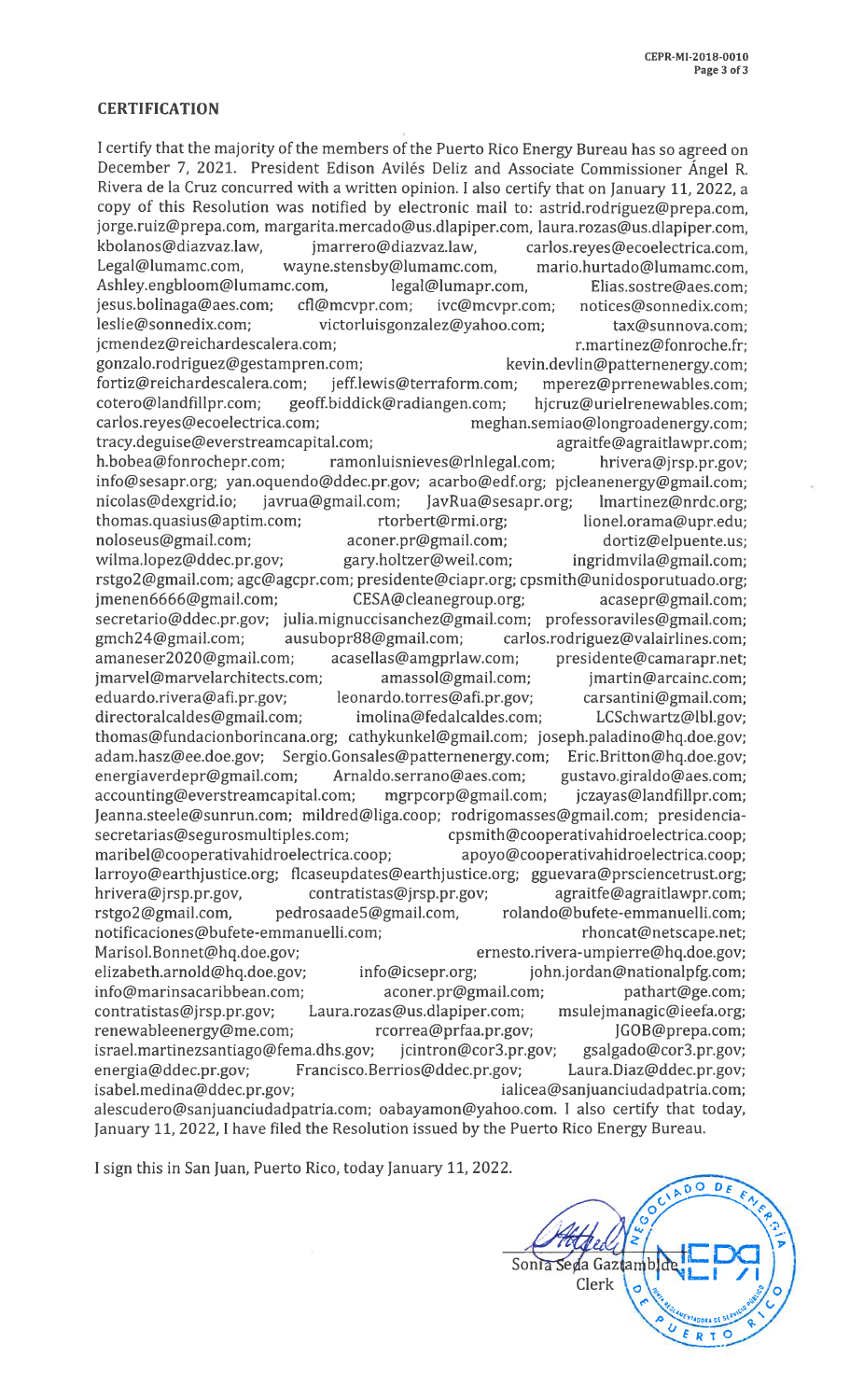# GOVERNMENT OF PUERTO RICO PUBLIC SERVICE REGULATORY BOARD PUERTO RICO ENERGY BUREAU

IN RE: REGULATION ON WHEELING

CASE NO.: CEPR-MI-2018-001O

SUBJECT: Establishment of Customer Eligibility for Wheeling.

# Chairman Edison Avilés Deliz Concurring Opinion

On December 7, 2021, the Energy Bureau of the Puerto Rico Public Service Regulatory Board ("Energy Bureau"), issued a Resolution and Order ("December 7 Eligibility Resolution") through which it established customer eligibility to enter into retail supply agreements for wheeling services. The initial categories of eligible customers were defined pursuant to the amended final Regulation on Energy Wheeling ("Amended Final Wheeling Regulation") also issued on December 7, 2021.

Section 7.02 of the Amended Final Wheeling Regulation declares that the "Energy Bureau may establish by order the eligibility of customers to enter into a Retail Supply Agreement. Such order may limit eligibility by customer class or by other reasonable distinctions between customers or provide for appropriate protections for certain categories of customer to be eligible." The authority and process set forth by Section 7.02, was applied in the December 7 Eligibility Resolution by limiting the definition of customer eligibility for participation in wheeling to "large commercial and industrial customers" and expressly excluding, based on policy considerations for consumer protection, small commercial and residential customers. The December <sup>7</sup> Eligibility Resolution, nevertheless, acknowledges that, once programs are put in place that confer small commercial and residential customers the substantial benefits and consumer protections that the Energy Bureau expects to guarantee, they may be established as eligible customers for participation in wheeling by order of the Energy Bureau.

Act No. 17-20191 establishes a comprehensive energy policy which is intended to change the Island's electric sector. At Section 1.8, Act No. 17-2019 provides for the unbundling and transformation of Puerto Rico's electric power system and commands the unbundling of the electric system via sales of the Puerto Rico Electric Power Authority ("PREPA") generation and transfer of control of Transmission and Distribution by concession or Operation and Maintenance agreements. The statutory demands on PREPA to unbundle its rates and separate generation, transmission and distribution charges were intended to introduce and facilitate the implementation of wheeling, inasmuch as an integral part of wheeling is the concept of unbundling prices for electric services.

Act 57-2014<sup>2</sup> assigned the Energy Bureau certain primary responsibilities, which include the power and duty to "[r] egulate the wheeling mechanism in the Commonwealth of Puerto Rico in accordance with the applicable laws," as per Section  $6.3(g)$  of Act 57-2014.<sup>3</sup> Furthermore, Section 6.4(a)(5) of Act 57-2014 allocated to the Energy Bureau primary and exclusive jurisdiction over "[c]ases and disputes regarding wheeling or electric power interconnection with the transmission and distribution network, and any person that is connected, or wishes to connect to the electric power grid in Puerto Rico or any person with a direct or indirect interest in these electric power services."

In pursuit of its ministerial duties and the protection of the interests of customers and consumers, the Energy Bureau adopted and enacted regulation 9138 on Electric Energy

> $D f$  $\Omega$



<sup>&</sup>lt;sup>1</sup> The Puerto Rico Energy Public Policy Act.

<sup>2</sup> The Puerto Rico Energy Transformation and RELIEF Act, as amended.

<sup>&</sup>lt;sup>3</sup> Section 1.7 of Act 17-2019 reaffirms the Energy Bureau's authority to prescribe the rules that th the wheeling of power in Puerto Rico and set the rates applicable to customers for such services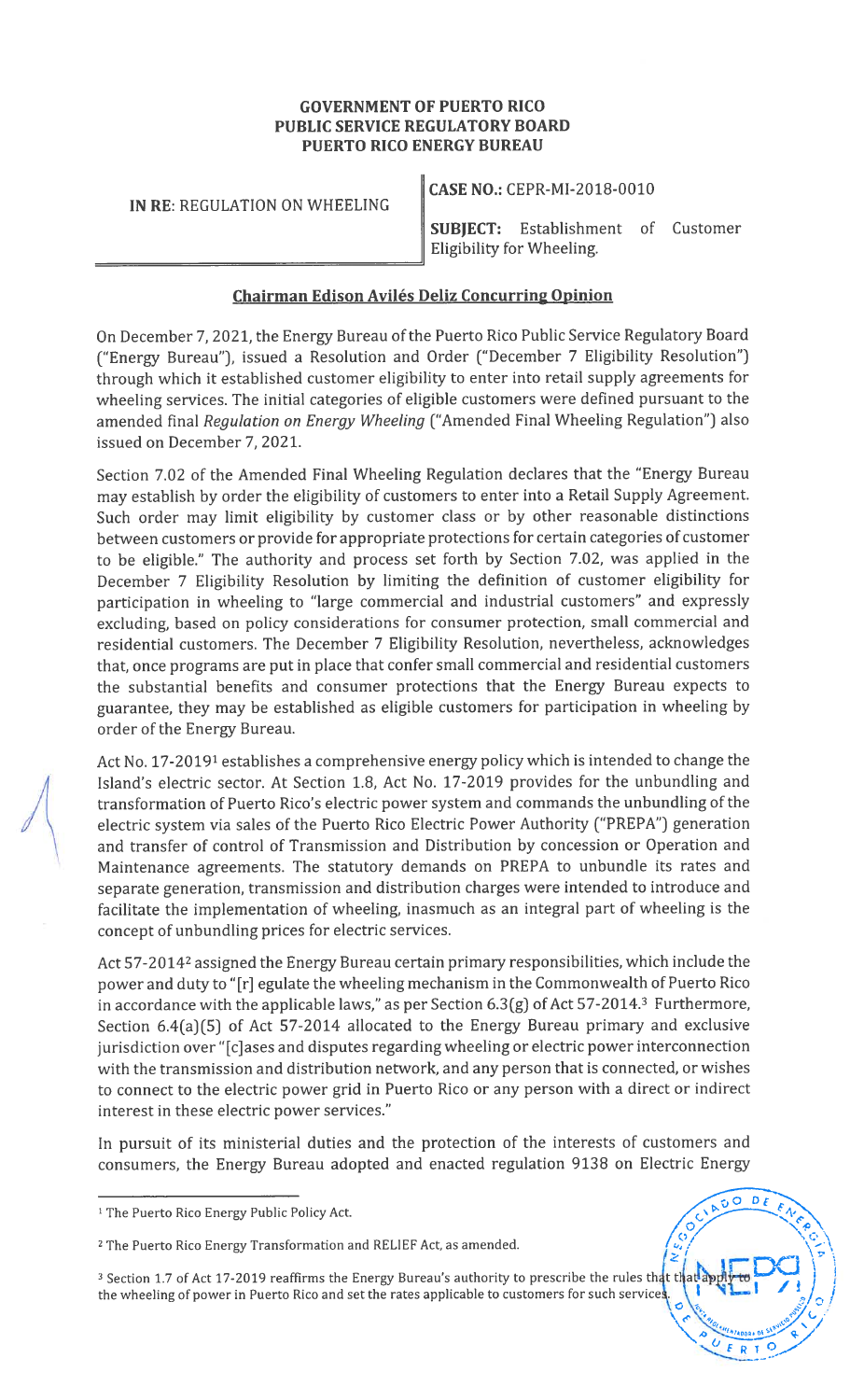Wheeling<sup>4</sup> to implement the energy wheeling mechanism in Puerto Rico, in accordance with applicable legislative mandates and to implement <sup>a</sup> system that allows, among others, Electric Power Service Companies, Micro grids, Energy Cooperatives, Municipal Ventures, Large Industrial and Commercial consumers, and Community Solar and other demand aggregators, to participate in the energy wheeling mechanism in Puerto Rico. The December 7, <sup>2021</sup> Amended Final Wheeling Regulation furthers the implementation of the energy wheeling mechanism in Puerto Rico by providing for the establishment by the Energy Bureau the eligibility of customers to enter into Retail Supply Agreements. In the exercise of its statutory and regulatory powers and duties, the Energy Bureau established the eligibility of large commercial and industrial customers and precluded, until otherwise ordered, small commercial and residential customers from being eligible to participate in wheeling.

The primary responsibilities and jurisdictions assigned to the Energy Bureau by Act 57-2014 and Act 17-2019, on electric energy wheeling and the legal precedent denies the need to amend the Regulation on Energy Wheeling for any and each instance in which the Energy Bureau determines that additional customer class or classes shall be included in the definition of eligibility to participate in wheeling. The Regulation itself informs the Energy Bureau's actions by affirming that the Energy Bureau "may establish by order the eligibility of customers to enter into <sup>a</sup> Retail Supply Agreement," thus establishing the lines of demarcation of the Energy Bureau's authority and discretion.

Binding precedent also refutes any requirement or obligation that any expansion or modification to customer eligibility for wheeling be carried out through the rulemaking process <sup>g</sup>iven that there has been <sup>a</sup> clear, specific, and express delegation of powers to the Energy Bureau by Puerto Rico's Legislative Assembly.<sup>5</sup> More recently, in Dominguez Castro v. ELA, <sup>178</sup> DPR <sup>1</sup> (2010), the Puerto Rico Supreme Court reviewed the doctrine of the delegation of powers to administrative agencies and boards within the framework of the constitutional separation of powers amongst the branches of government. The Court clarified the instances in which the delegation of powers from one branch to another is permissible. The powers delegated to the Energy Bureau by the Puerto Rico Legislative Assembly and the express criteria established to regulate wheeling in Puerto Rico is supported by the "adequate norms, guidelines, standards, criteria, or intelligible principles or those procedural and substantive guarantees or safeguards that serve as a guide to the delegation and that delimit its powers, to avoid that the actions of the administrative entities turn out to be arbitrary or capricious."6

In Perez v. Mortgage Bankers Association, <sup>135</sup> S.Ct. <sup>1199</sup> (2015), the United States Supreme Court reversed the D.C. Circuit's Paralyzed Veterans doctrine, which requires agencies to use the notice-and-comment process before it can significantly revise an interpretive rule, is contrary to the clear text of the Administrative Procedure Act's rulemaking provisions and improperly imposes on agencies an obligation beyond the Act's maximum procedural requirements. Justice Sotomayor, writing the opinion of the Court, held that the Paralyzed Veterans doctrine "is contrary to the clear text of the APA's rulemaking provisions, and it improperly imposes on agencies an obligation beyond the 'maximum procedural requirements' specified in the APA."7 Specifically, Justice Sotomayor highlighted that the D.C. Circuit had improperly focused exclusively on Section <sup>1</sup> of the APA, which defines what <sup>a</sup> rulemaking is, rather than Section 4(b)(A), which sets forth the procedures an agency must

<sup>7</sup> Perez, 135 S.Ct. at 1206.



<sup>&</sup>lt;sup>4</sup> Regulation on Electric Energy Wheeling, No. 9138, September 16, 2019.

<sup>&</sup>lt;sup>5</sup> See, <u>Luce & Co. v. Minimum Wage Board</u>, 62 DPR 452 (1944) and <u>Hilton Hotels v. Minimum Wage Board,</u> 74 DPR 670 (1953).

<sup>&</sup>lt;sup>6</sup> Domínguez Castro v. ELA, 178 DPR 1 (2010).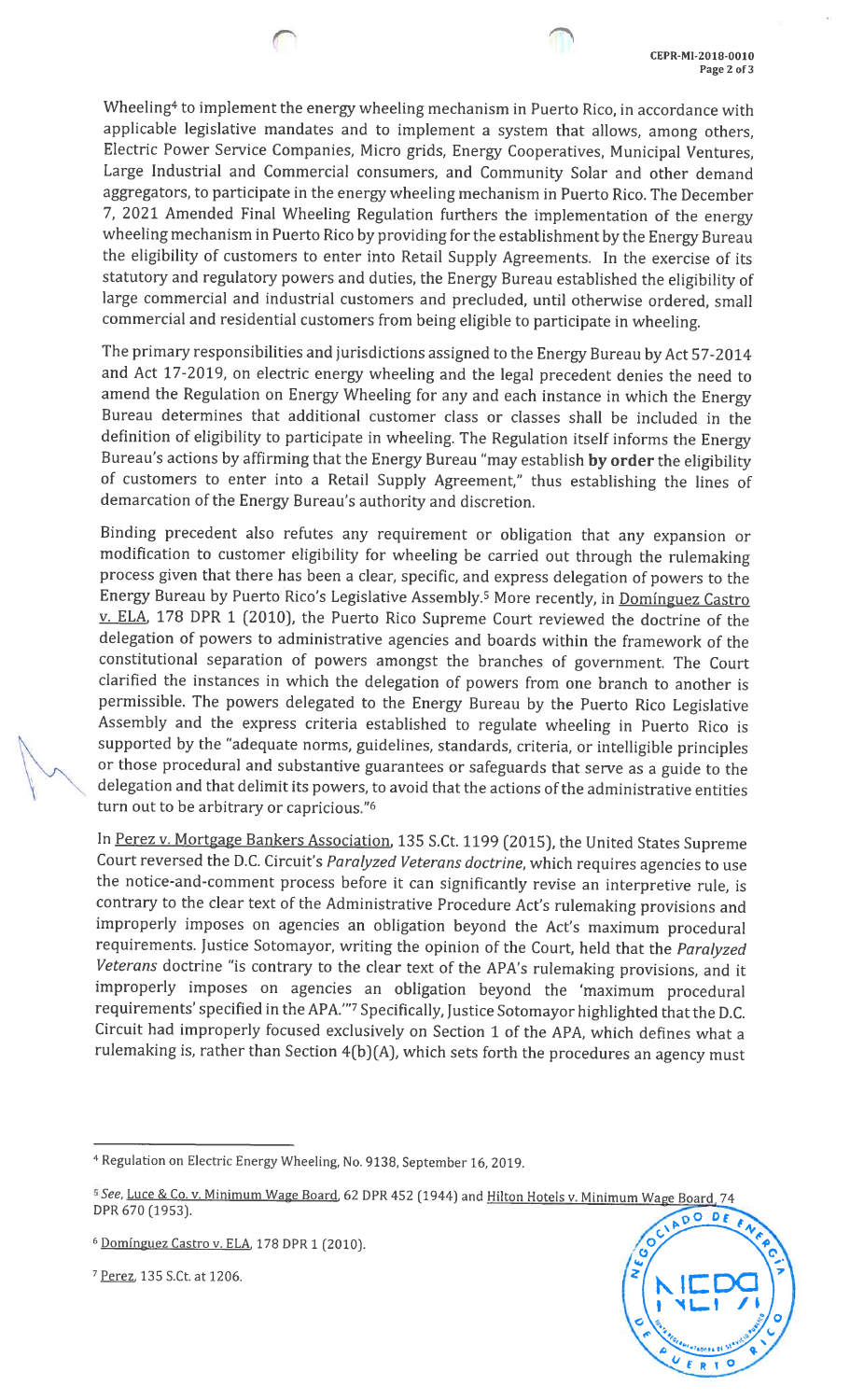use when engaging in rulemaking and which specifies that interpretive rules need not meet the notice-and-comment requirement of legislative rules.<sup>8</sup>

Taking into account and consideration the relevance and applicability of the language used by the United States Supreme Court in Perez and how it clearly contradicts the proposition that the Energy Bureau needs to activate the rulemaking process before further expanding customer eligibility for wheeling as well as the Puerto Rico Supreme Court's forceful assertion that "nothing prevents the Legislature from establishing general norms that are broad and that leave the administrator an adequate margin of freedom to complement the legislative norms through the use of <sup>a</sup> specialized judgment, which can be developed according to an analysis, appreciation and administrative discretion that has <sup>a</sup> reasonable basis."9 In view of the analysis above, the legal clarity and sufficiency of the legislative delegation of powers upon the Energy Bureau on the subject of wheeling, the Energy Bureau acted within its delegated powers and duties in the establishment, in the December 7, <sup>2021</sup> Resolution and Order, of customer eligibility for wheeling.

Therefore, I concur.

 $($   $/$   $/$   $/$   $/$   $/$  $\sqrt{1}$ 

Edison Avilés Deliz Chairman

In San Juan, Puerto Rico, on December 9, 2021.



<sup>8</sup> Id.at 1207.

<sup>&</sup>lt;sup>9</sup> Dominguez Castro v. ELA, 178 DPR 1 (2010).